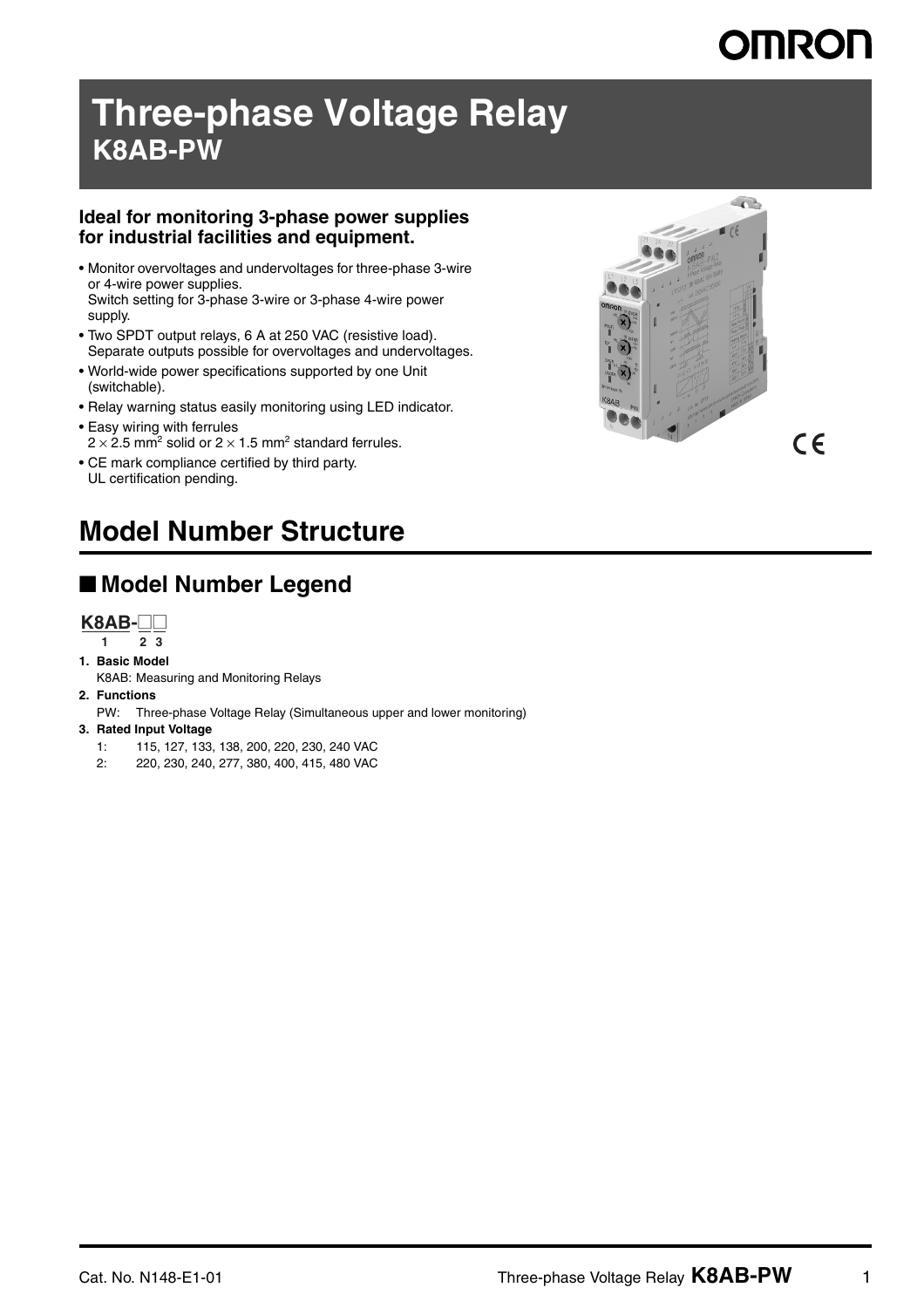### ■ List of Models

| <b>Three-phase Voltage Relay</b>    | Rated input (See note 2.) | <b>Model</b>           |          |
|-------------------------------------|---------------------------|------------------------|----------|
|                                     | 3-phase 3-wire mode       | 200, 220, 230, 240 VAC | K8AB-PW1 |
|                                     | 3-phase 4-wire mode       | 115, 127, 133, 138 VAC |          |
| $\mathbf{a}$<br>$\sqrt{\mathbf{x}}$ | 3-phase 3-wire mode       | 380, 400, 415, 480 VAC | K8AB-PW2 |
|                                     | 3-phase 4-wire mode       | 220, 230, 240, 277 VAC |          |

**Note: 1.** Three-phase 3-wire or 4-wire and the input range are switched using a switch.

**2.** The power supply is shared with the rated input voltage.

## **Ratings and Specifications**

### ■ **Ratings**

| <b>Rated input</b>      | K8AB-PW1                       | Three-phase, three-wire mode: 200, 220, 230, 240 VAC                                                                |  |
|-------------------------|--------------------------------|---------------------------------------------------------------------------------------------------------------------|--|
| voltage                 |                                | Three-phase, four-wire mode: 115, 127, 133, 138 VAC                                                                 |  |
|                         | K8AB-PW2                       | Three-phase, three-wire mode: 380, 400, 415, 480 VAC                                                                |  |
|                         |                                |                                                                                                                     |  |
|                         |                                | Three-phase, four-wire mode: 220, 230, 240, 277 VAC                                                                 |  |
| <b>Operation</b>        | <b>Operating value setting</b> | Overvoltage $=$ -30% to 25% of maximum rated input voltage                                                          |  |
| (overvoltage and        | range                          | Undervoltage $=$ -30% to 25% of maximum rated input voltage                                                         |  |
| undervoltage)           |                                | Note: The rated input voltage is switched with a switch.                                                            |  |
|                         | <b>Operating value</b>         | 100% operation at set value                                                                                         |  |
| Reset (HYS.)            | <b>Hysteresis</b>              | 5% of operating value (fixed)                                                                                       |  |
|                         | <b>Resetting method</b>        | Automatic reset                                                                                                     |  |
| Operating time (T)      | Overvoltage/                   | 0.1 to 30 s (Value when input rapidly changes from 0% to 120%.)                                                     |  |
|                         | undervoltage                   |                                                                                                                     |  |
| Power ON lock (LOCK)    |                                | 1 s or 5 s (Value when input rapidly changes from 0% to 100%. The operating time is the shortest<br>at this point.) |  |
|                         |                                |                                                                                                                     |  |
| <b>Setting accuracy</b> |                                | $±10\%$ of full scale                                                                                               |  |
| Time error              |                                | $\pm 10\%$ of set value (Minimum error: 50 ms)<br>45 to 65 Hz                                                       |  |
| Input frequency         |                                |                                                                                                                     |  |
| Input impedance         |                                | 100 k $\Omega$ min.                                                                                                 |  |
| <b>Indicators</b>       |                                | Power (PWR): Green LED, Relay output (RY): Yellow LED, Alarm outputs (ALM1/2): Red LED                              |  |
| Output relays           |                                | Two SPDT relays (6 A at 250 VAC, resistive load)                                                                    |  |
|                         |                                | Normally closed operation (normally ON) (separate outputs possible for overvoltages and<br>undervoltages)           |  |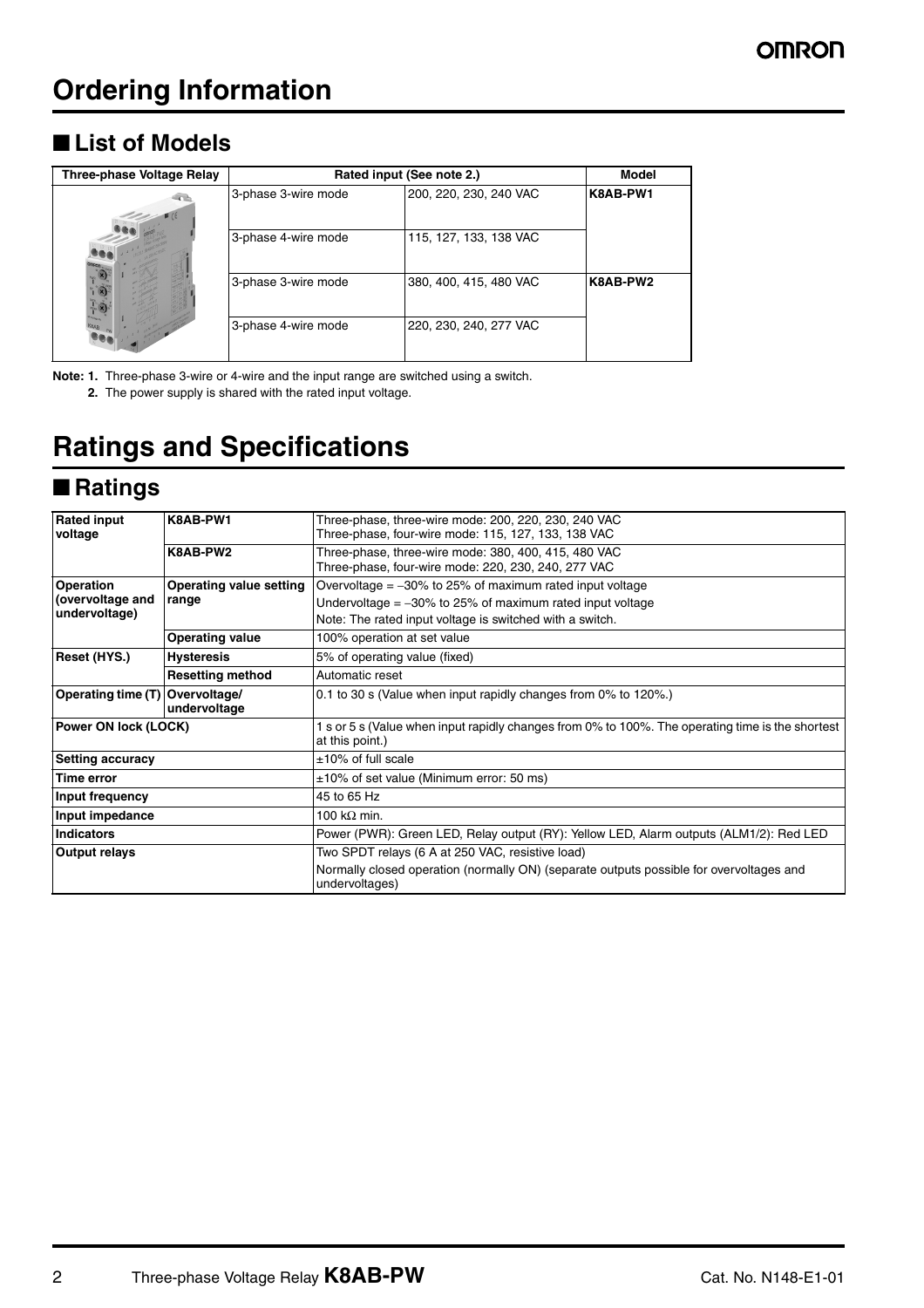### **OMRON**

## ■ **Specifications**

| Ambient operating temperature                                   |                                      | $-20$ to 60 $\degree$ C (with no condensation or icing)                                                                                                                                                                                                                                                                                                                                                                                                                                                                                                                                                                                                                                                                                                                                                                       |  |  |
|-----------------------------------------------------------------|--------------------------------------|-------------------------------------------------------------------------------------------------------------------------------------------------------------------------------------------------------------------------------------------------------------------------------------------------------------------------------------------------------------------------------------------------------------------------------------------------------------------------------------------------------------------------------------------------------------------------------------------------------------------------------------------------------------------------------------------------------------------------------------------------------------------------------------------------------------------------------|--|--|
| Storage temperature                                             |                                      | -40 to 70°C (with no condensation or icing)                                                                                                                                                                                                                                                                                                                                                                                                                                                                                                                                                                                                                                                                                                                                                                                   |  |  |
| <b>Ambient operating humidity</b>                               |                                      | 25% to 85%                                                                                                                                                                                                                                                                                                                                                                                                                                                                                                                                                                                                                                                                                                                                                                                                                    |  |  |
| <b>Storage humidity</b>                                         |                                      | 25% to 85%                                                                                                                                                                                                                                                                                                                                                                                                                                                                                                                                                                                                                                                                                                                                                                                                                    |  |  |
| <b>Altitude</b>                                                 |                                      | 2,000 m max.                                                                                                                                                                                                                                                                                                                                                                                                                                                                                                                                                                                                                                                                                                                                                                                                                  |  |  |
| Voltage fluctuation range                                       |                                      | 85% to 110% of rated input voltage                                                                                                                                                                                                                                                                                                                                                                                                                                                                                                                                                                                                                                                                                                                                                                                            |  |  |
| Input frequency                                                 |                                      | 50/60 Hz $\pm$ 5 Hz (AC power supply)                                                                                                                                                                                                                                                                                                                                                                                                                                                                                                                                                                                                                                                                                                                                                                                         |  |  |
| <b>Output relays</b><br><b>Resistive load</b><br>Inductive load |                                      | 6 A at 250 VAC ( $\cos \phi = 1$ )<br>6 A at 30 VDC (L/R = 0 ms)                                                                                                                                                                                                                                                                                                                                                                                                                                                                                                                                                                                                                                                                                                                                                              |  |  |
|                                                                 |                                      | 1 A at 250 VAC ( $\cos \phi = 0.4$ )<br>1 A at 30 VDC (L/R = 7 ms)                                                                                                                                                                                                                                                                                                                                                                                                                                                                                                                                                                                                                                                                                                                                                            |  |  |
|                                                                 | Minimum load                         | 10 mA at 5 VDC                                                                                                                                                                                                                                                                                                                                                                                                                                                                                                                                                                                                                                                                                                                                                                                                                |  |  |
|                                                                 | Maximum contact voltage              | <b>250 VAC</b>                                                                                                                                                                                                                                                                                                                                                                                                                                                                                                                                                                                                                                                                                                                                                                                                                |  |  |
|                                                                 | <b>Maximum contact current</b>       | 6 A AC                                                                                                                                                                                                                                                                                                                                                                                                                                                                                                                                                                                                                                                                                                                                                                                                                        |  |  |
|                                                                 | <b>Maximum switching</b><br>capacity | 1,500 VA                                                                                                                                                                                                                                                                                                                                                                                                                                                                                                                                                                                                                                                                                                                                                                                                                      |  |  |
|                                                                 | <b>Mechanical life</b>               | 10,000,000 operations                                                                                                                                                                                                                                                                                                                                                                                                                                                                                                                                                                                                                                                                                                                                                                                                         |  |  |
|                                                                 | <b>Electrical life</b>               | Make: 50,000 times, Break: 30,000 times                                                                                                                                                                                                                                                                                                                                                                                                                                                                                                                                                                                                                                                                                                                                                                                       |  |  |
| Terminal screw tightening torque                                |                                      | 1.2 $N·m$                                                                                                                                                                                                                                                                                                                                                                                                                                                                                                                                                                                                                                                                                                                                                                                                                     |  |  |
| <b>Crimp terminals</b>                                          |                                      | Two solid wires of 2.5 mm <sup>2</sup> , two crimp terminals of 1.5 mm <sup>2</sup> with insulation sleeves, can be<br>tightened together                                                                                                                                                                                                                                                                                                                                                                                                                                                                                                                                                                                                                                                                                     |  |  |
| <b>Insulation resistance</b>                                    |                                      | 20 $\text{M}\Omega$ (at 500 V) between charged terminals and exposed uncharged parts<br>20 M $\Omega$ (at 500 V) between any charged terminals (i.e., between input, output, and power<br>supply terminals)                                                                                                                                                                                                                                                                                                                                                                                                                                                                                                                                                                                                                   |  |  |
| Degree of protection                                            |                                      | Terminal section: IP20, Rear case: IP40                                                                                                                                                                                                                                                                                                                                                                                                                                                                                                                                                                                                                                                                                                                                                                                       |  |  |
| Case color                                                      |                                      | Munsell 5Y8/1 (ivory)                                                                                                                                                                                                                                                                                                                                                                                                                                                                                                                                                                                                                                                                                                                                                                                                         |  |  |
| <b>Case material</b>                                            |                                      | ABS resin (self-extinguishing resin) UL94-V0                                                                                                                                                                                                                                                                                                                                                                                                                                                                                                                                                                                                                                                                                                                                                                                  |  |  |
| Weight                                                          |                                      | 200 <sub>g</sub>                                                                                                                                                                                                                                                                                                                                                                                                                                                                                                                                                                                                                                                                                                                                                                                                              |  |  |
| <b>Mounting</b>                                                 |                                      | Mounted to DIN Track or via M4 screws                                                                                                                                                                                                                                                                                                                                                                                                                                                                                                                                                                                                                                                                                                                                                                                         |  |  |
| <b>Dimensions</b>                                               |                                      | 22.5 (W) x 90 (H) x 100 (D) mm                                                                                                                                                                                                                                                                                                                                                                                                                                                                                                                                                                                                                                                                                                                                                                                                |  |  |
| <b>Installation environment</b>                                 |                                      | Overvoltage Category III, Pollution Degree 2                                                                                                                                                                                                                                                                                                                                                                                                                                                                                                                                                                                                                                                                                                                                                                                  |  |  |
| <b>Application standards</b>                                    |                                      | EN60255-5/-6                                                                                                                                                                                                                                                                                                                                                                                                                                                                                                                                                                                                                                                                                                                                                                                                                  |  |  |
| <b>Safety standards</b>                                         |                                      | EN60664-1                                                                                                                                                                                                                                                                                                                                                                                                                                                                                                                                                                                                                                                                                                                                                                                                                     |  |  |
| <b>EMC</b>                                                      |                                      | EMI: EN61326 Industrial applications<br>Electromagnetic interference wave<br>CISPR11 Group 1, Class A: CISPR16-1/-2<br>Terminal interference wave voltage<br>CISPR11 Group 1, Class A: CISPR16-1/-2<br>EMS: EN61326 Industrial applications<br>Electrostatic discharge EN61000-4-2: 8 kV (in air)<br>Radiating radio-frequency electromagnetic field EN61000-4-3:<br>10 V/m 1 kHz sine wave amplitude modulation (80 MHz to 1 GHz)<br>1 kV (I/O signal line), 2 kV (power line)<br>Burst EN61000-4-4:<br>Surge EN61000-4-5:<br>1 kV with line (power line),<br>2 kV with ground (power line)<br>3 V (0.15 to 80 MHz)<br>Conducted RF EN61000-4-6:<br>Power frequency magnetic field immunity<br>EN61000-4-8: 30 A/m<br>Voltage dip/short interruptions<br>EN61000-4-11: 0.5 cycle, 0.180° each, polarity 100% (rated voltage) |  |  |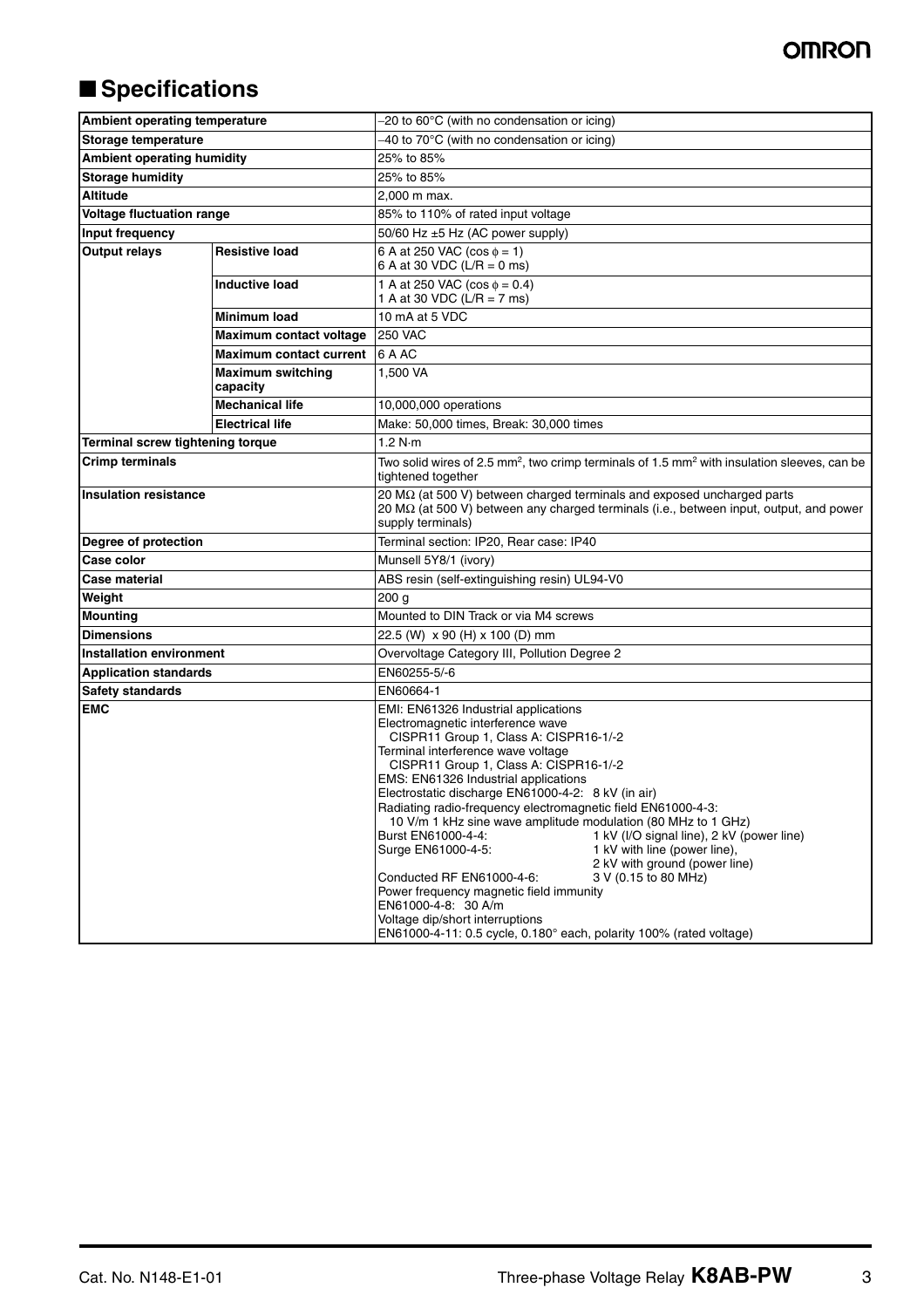### ■ **Wiring Diagram**

### **Overvoltage and Undervoltage Operation Diagram**



- **Note: 1.** The K8AB-PW output relay is normally operative.
	- **2.** The power ON lock prevents unnecessary alarms from being generated during the instable period when the power is first turned on. There is no relay output during timer operation.

## **Nomenclature**





N L1 L2 L3

#### ■ **Front Indicators**

| Item                             |                                     | <b>Meaning</b>                                                                                                                                                                      |  |
|----------------------------------|-------------------------------------|-------------------------------------------------------------------------------------------------------------------------------------------------------------------------------------|--|
| Power indicator (PWR: Green)     |                                     | Lit when power is being<br>supplied.                                                                                                                                                |  |
|                                  | Relay status indicator (RY: Yellow) | Lit when relay is operating<br>(normally lit).                                                                                                                                      |  |
| Alarm<br>indicator<br>(ALM: Red) | Overvoltage: Red                    | The indicator flashes to indicate<br>the error status after the<br>overvoltage has exceeded the<br>threshold value while the<br>operating time is being clocked.                    |  |
|                                  |                                     | Undervoltage: Red The indicator flashes to indicate<br>the error status after the<br>undervoltage has exceeded the<br>threshold value while the<br>operating time is being clocked. |  |

### **Setting Knobs**

| Item                         | Usage                                                                 |
|------------------------------|-----------------------------------------------------------------------|
| Overvoltage knob (OVER)      | Used to set the voltage to -30% to 25%<br>of the rated input voltage. |
| Undervoltage knob<br>(UNDER) | Used to set the voltage to -30% to 25%<br>of the rated input voltage. |
| Operating time knob (T)      | Used to set the operating time to 0.1 to<br>30 s.                     |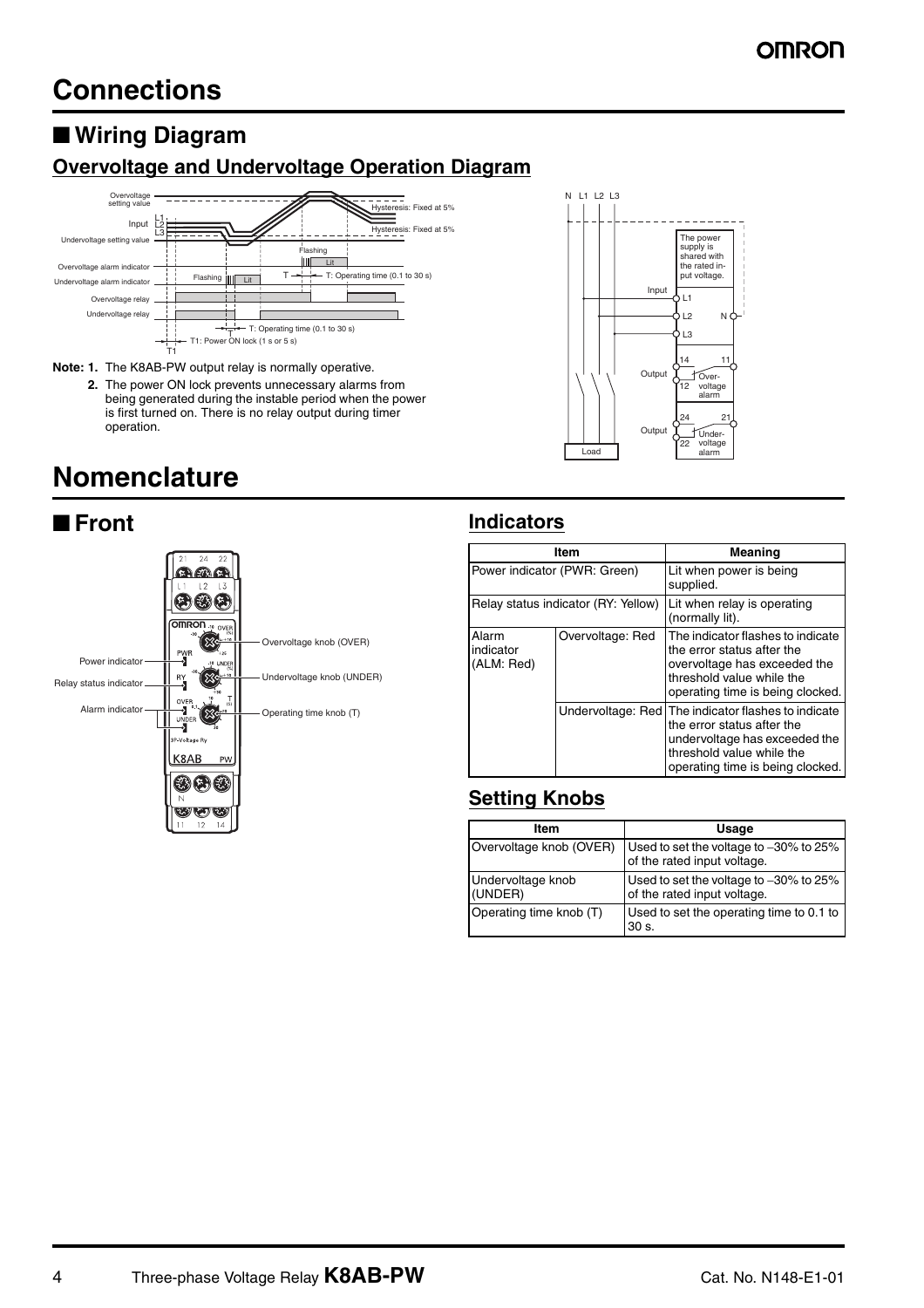## ■ **Bottom**



### **DIP Switch Functions**

|                 | <b>Function</b>             |            |                                            | <b>Default</b> |
|-----------------|-----------------------------|------------|--------------------------------------------|----------------|
| <b>SW1</b>      | Power ON lock time          | <b>OFF</b> | 1 s                                        | OFF            |
|                 |                             | ON         | 5s                                         |                |
| SW <sub>2</sub> | Monitoring mode<br>selector | <b>OFF</b> | 3-phase 3-wire<br>power monitoring<br>mode | OFF            |
|                 |                             | ON         | 3-phase 4-wire<br>power monitoring<br>mode |                |

| SW <sub>3</sub> | SW <sub>4</sub> | <b>Function</b>                             |                           |                           | <b>Default</b>  |                 |
|-----------------|-----------------|---------------------------------------------|---------------------------|---------------------------|-----------------|-----------------|
|                 |                 |                                             | 3-phase<br>3-wire<br>mode | 3-phase<br>4-wire<br>mode | SW <sub>3</sub> | SW <sub>4</sub> |
| <b>OFF</b>      | <b>OFF</b>      | Rated input<br>voltage switch<br>(K8AB-PW1) | <b>200 VAC</b>            | <b>115 VAC</b>            | OFF             | OFF             |
| ON              | OFF             |                                             | <b>220 VAC</b>            | <b>127 VAC</b>            |                 |                 |
| <b>OFF</b>      | ON              |                                             | 230 VAC                   | <b>133 VAC</b>            |                 |                 |
| ON              | ON              |                                             | <b>240 VAC</b>            | <b>138 VAC</b>            |                 |                 |
| <b>OFF</b>      | OFF             | Rated input<br>voltage switch<br>(K8AB-PW2) | 380 VAC                   | <b>220 VAC</b>            | OFF             | OFF             |
| ON              | <b>OFF</b>      |                                             | 400 VAC                   | <b>230 VAC</b>            |                 |                 |
| <b>OFF</b>      | ON              |                                             | 415 VAC                   | <b>240 VAC</b>            |                 |                 |
| OΝ              | ON              |                                             |                           | 480 VAC 277 VAC           |                 |                 |

# **Dimensions**

**K8AB-PW**



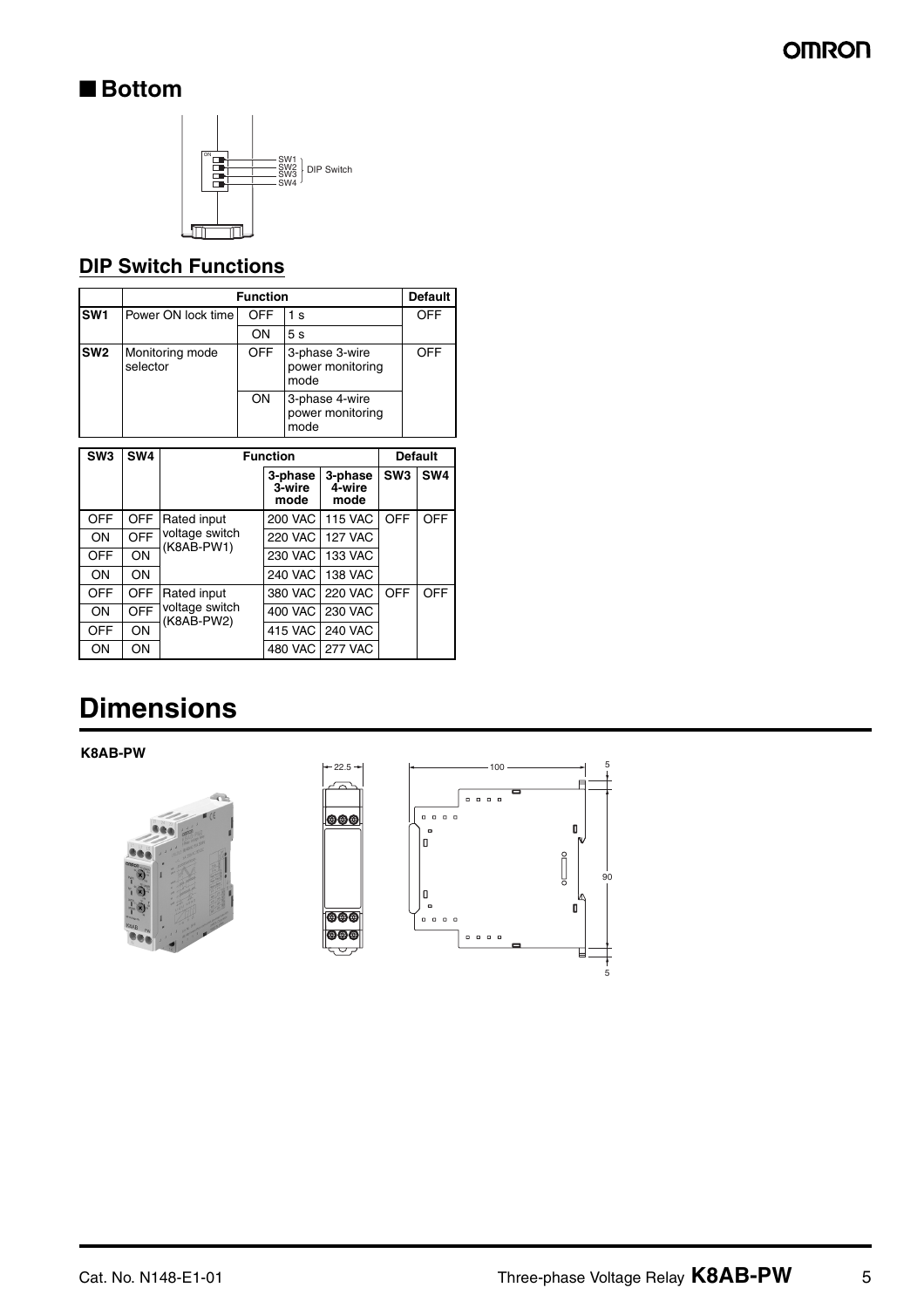## **Safety Precautions**

### ■ **Precautions for Safe Use**

Make sure to follow the instructions below to ensure safety.

- **1.** Do not use or keep this product in the following environments. **•** Outdoors, or places subject to direct sunlight or wearing weather.
	- **•** Places where dust, iron powder, or corrosive gases (in particular, sulfuric or ammonia gas) exist.
	- **•** Places subject to static electricity or inductive noise.
	- **•** Places where water or oil come in contact with the product.
- **2.** Make sure to install this product in the correct direction.
- **3.** There is a remote risk of electric shock. Do not touch terminals while electricity is being supplied.
- **4.** Make sure to thoroughly understand all instructions in the Instructions Manual before handling this product.
- **5.** Make sure to confirm terminal makings and polarity for correct wiring.
- **6.** Tighten terminal screws firmly using the following torque. Recommended torque: 0.54 N·m
- **7.** Operating ambient temperature and humidity for this product must be within the indicated rating when using this product.
- **8.** There is a remote risk of explosion. Do not use this product where flammable or explosive gas exists.
- **9.** Make sure that no weight rests on the product after installation.
- **10.**To enable an operator to turn off this product easily, install switches or circuit breakers that conform to relevant requirements of IEC60947-1 and IEC60947-3, and label them appropriately.

### ■ **Precautions for Correct Use**

### **For Proper Use**

- **1.** Do not use the product in the following locations.
	- **•** Places subject to radiant heat from heat generating devices.
	- **•** Places subject to vibrations or physical shocks.
- **2.** Make sure to use setting values appropriate for the controlled object. Failure to do so can cause unintended operation, and may result in accident or corruption of the product.
- **3.** Do not use thinner or similar solvent for cleaning. Use commercial alcohol.
- **4.** When discarding, properly dispose of the product as industrial waste.
- **5.** Only use this product within a board whose structure allows no possibility for fire to escape.

### **About Installation**

- **1.** When wiring, use only recommended crimp terminals.
- **2.** Do not block areas around the product for proper dissipation of heat. (If you do not secure space for heat dissipation, life cycle of the product will be compromised.)
- **3.** To avoid electrical shocks, make sure that power is not supplied to the product while wiring.
- **4.** To avoid electrical shocks, make sure that power is not supplied to the product when performing DIP switch settings.

#### **Noise Countermeasures**

- **1.** Do not install the product near devices generating strong high frequency waves or surges.
- **2.** When using a noise filter, check the voltage and current and install it as close to the product as possible.
- **3.** In order to prevent inductive noise, wire the lines connected to the product separately from power lines carrying high voltages or currents. Do not wire in parallel with or on the same cable as power lines.

Other measures for reducing noise include running lines along separate ducts and using shield lines.

### **To avoid faulty operations, malfunctions, or failure, observe the following operating instructions.**

- **1.** When turning on the power, make sure to realize rated voltage within 1 second from the time of first supply of electricity.
- **2.** Make sure to use power supply for operations, inputs, and transformer with the appropriate capacity and rated burden.
- **3.** Maintenance and handling of this product may only be performed by qualified personnel.
- **4.** Distortion ratio of input wave forms must be 30% or less. Use of this product with circuits that have large distortion in wave forms may result in unwanted operations.
- **5.** Using this product for thyristor controls or inverters will result in errors.
- **6.** When setting the volume, adjust the control from the minimum side to the maximum side.